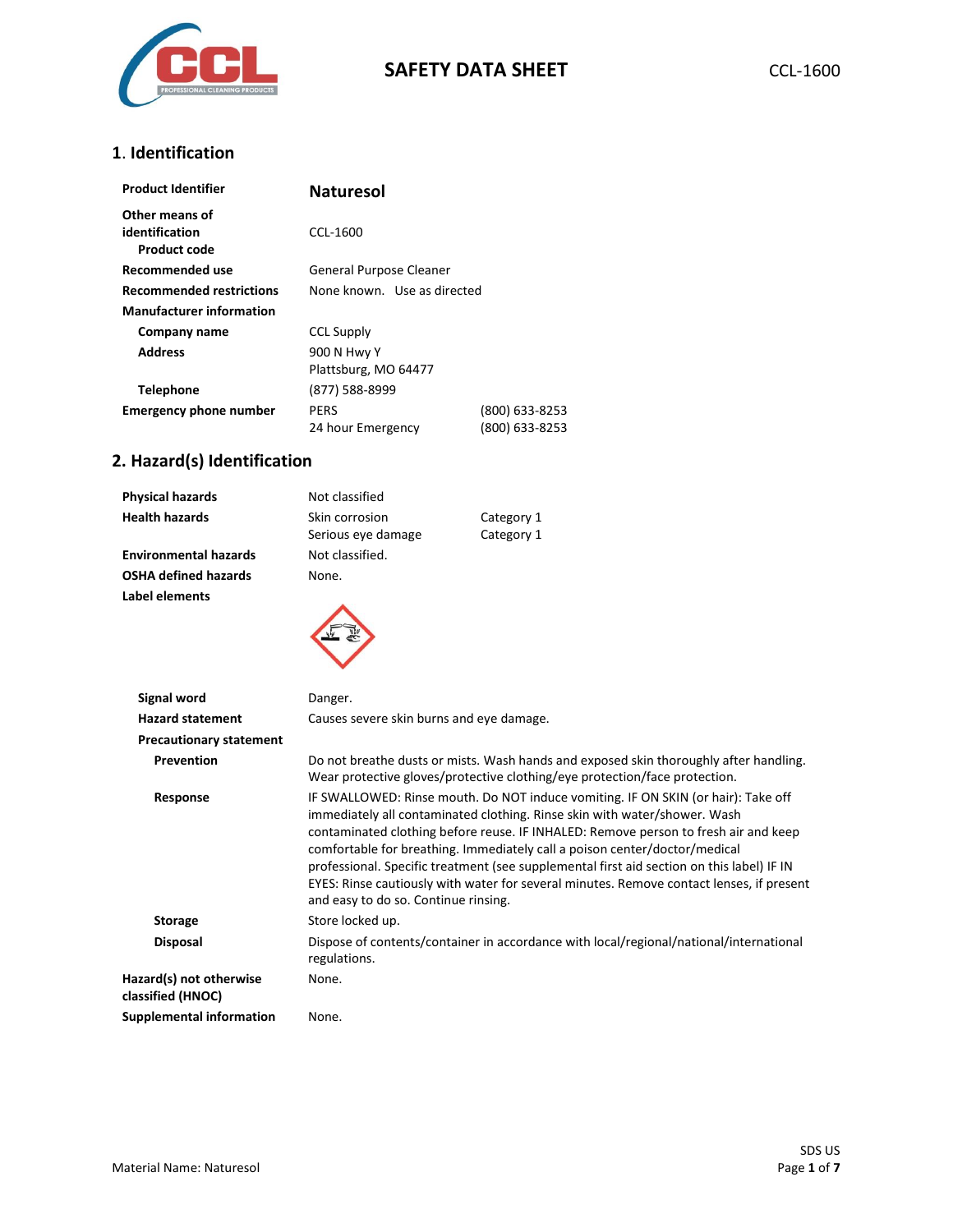

# **3. Composition/information on ingredients**

| <b>Mixtures</b>                          |                   |         |  |
|------------------------------------------|-------------------|---------|--|
| <b>Chemical name</b>                     | <b>CAS number</b> | %       |  |
| Alcohols, C9-11, ethoxylated             | 68439-46-3        | 10-15   |  |
| Hydrogen peroxide                        | 7722-84-1         | 4-6     |  |
| D-limonene                               | 5989-27-5         | $1 - 3$ |  |
| Other components below reportable levels |                   | 80-100  |  |

## **4. First-aid measures**

| <b>Inhalation</b>                                                            | Move to fresh air. Call a physician if symptoms develop or persist.                                                                                                                                                 |
|------------------------------------------------------------------------------|---------------------------------------------------------------------------------------------------------------------------------------------------------------------------------------------------------------------|
| <b>Skin contact</b>                                                          | Remove contaminated clothing immediately and wash skin with soap and warm water for<br>at least 15 minutes. In case of eczema or other skin disorders: Seek medical attention and<br>take along these instructions. |
| Eye contact                                                                  | Rinse with water for at least 15 minutes. Remove contact lenses if present and easy to do<br>so. Immediately call a physician or transport to hospital.                                                             |
| Ingestion                                                                    | Rinse mouth. Get medical attention if symptoms occur. Do not induce vomiting.                                                                                                                                       |
| Most important<br>symptoms/effects, acute and<br>delayed                     | Can cause serious eye damage. Can cause burning sensation in affected areas. Can cause<br>dermatitis, rash. Hydrogen peroxide can temporarily turn the skin white with persistent<br>contact.                       |
| Indication of immediate<br>medical attention and<br>special treatment needed | Provide general support measures and treat symptomatically. Keep victim under<br>observation. Symptoms may be delayed.                                                                                              |
| <b>General information</b>                                                   | Ensure that medical personnel are aware of the material(s) involved, and take precautions<br>to protect themselves. Wash contaminated clothing before reuse. Use with caution.                                      |

## **5. Fire-fighting measures**

| Suitable extinguishing media                                        | Water fog. Foam. Dry chemical powder. Carbon dioxide $(CO2)$                                     |
|---------------------------------------------------------------------|--------------------------------------------------------------------------------------------------|
| Unsuitable extinguishing<br>media                                   | Do not use water jet as an extinguisher, as this will spread the fire.                           |
| Specific hazards arising from<br>the chemical                       | During fire, gases hazardous to health may be formed.                                            |
| Special protective equipment<br>and precautions for<br>firefighters | Self-contained breathing apparatus and full protecting clothing must be worn in case of<br>fire. |
| <b>Fire-fighting</b><br>equipment/instructions                      | Move containers from fire area if you can do so without risk.                                    |
| <b>Specific methods</b>                                             | Use standard firefighting procedures and consider the hazards of other involved materials.       |
| <b>General fire hazards</b>                                         | No unusual fire or explosion hazards noted.                                                      |

## **6. Accidental release measures**

| Personal precautions,<br>protective equipment and<br>emergency procedures | Keep unnecessary personnel away. Keep people away from and upwind of spill/leak. Keep<br>out of low areas. Wear appropriate protective equipment and clothing during clean-up.<br>Avoid inhalation of vapors or mists. Do not touch damaged containers or spilled materials<br>unless wearing appropriate protective clothing. Ensure adequate ventilation. Local<br>authorities should be advised if significant spillages cannot be contained. For personal |
|---------------------------------------------------------------------------|---------------------------------------------------------------------------------------------------------------------------------------------------------------------------------------------------------------------------------------------------------------------------------------------------------------------------------------------------------------------------------------------------------------------------------------------------------------|
|                                                                           | protection, see section 8 of the SDS.                                                                                                                                                                                                                                                                                                                                                                                                                         |
|                                                                           | This product is miscible in water.                                                                                                                                                                                                                                                                                                                                                                                                                            |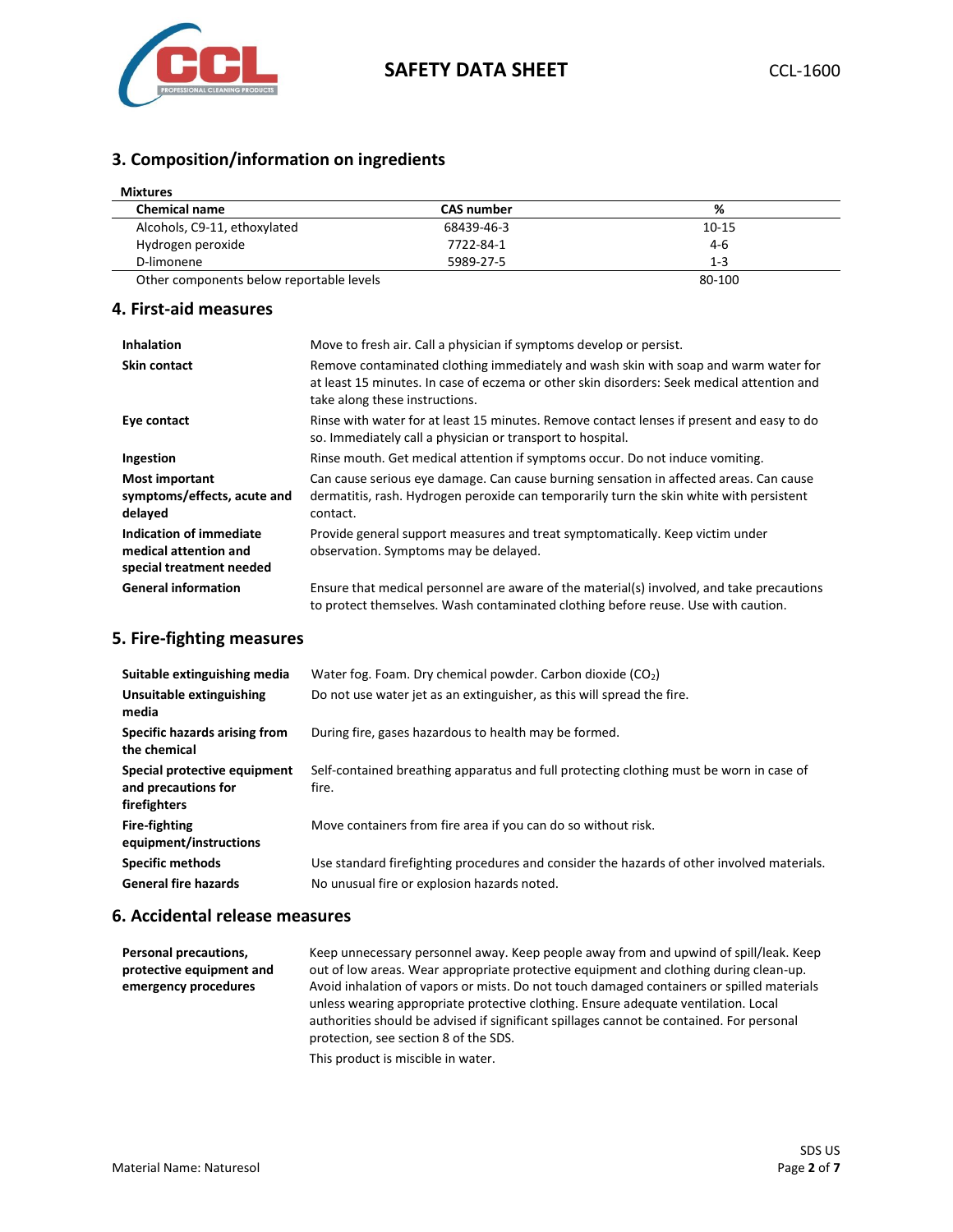

| <b>Methods and materials for</b><br>containment and cleaning up | Large spills: Stop the flow of material, if this is without risk. Dike the spilled material, where<br>this is possible. Cover with plastic sheet to prevent spreading. Absorb in vermiculite, dry<br>sand or earth and place into containers. Prevent entry into waterways, sewer, basements<br>or confined areas. Following product recovery, flush area with water. |  |
|-----------------------------------------------------------------|-----------------------------------------------------------------------------------------------------------------------------------------------------------------------------------------------------------------------------------------------------------------------------------------------------------------------------------------------------------------------|--|
|                                                                 | Small spills: Wipe up with absorbent material (e.g. cloth, fleece). Clean surface thoroughly<br>to remove residual contamination.                                                                                                                                                                                                                                     |  |
|                                                                 | Never return spills to original container for re-use. For waste disposal, see section 13 of the<br>SDS.                                                                                                                                                                                                                                                               |  |
| <b>Environmental precautions</b>                                | Avoid release to the environment. Avoid discharge into areas not consistent with package<br>labeling.                                                                                                                                                                                                                                                                 |  |

# **7. Handling and storage**

| <b>Precautions for safe handling</b>                               | Avoid breathing mist or vapor. Avoid contact with eyes, skin, and clothing. Avoid prolonged<br>exposure. Provide adequate ventilation. Wear appropriate personal protective equipment.<br>Observe good industrial hygiene practices. |
|--------------------------------------------------------------------|--------------------------------------------------------------------------------------------------------------------------------------------------------------------------------------------------------------------------------------|
| Conditions for safe storage,<br>including any<br>incompatibilities | Store in original tightly closed container. Store away from incompatible materials (see<br>section 10 of the SDS).                                                                                                                   |

# **8. Exposure controls/personal protection**

| <b>Occupational exposure limits</b>        |                                                                                                                                                                                                                                                                                                                                                                                                                                    |                                                                           |  |
|--------------------------------------------|------------------------------------------------------------------------------------------------------------------------------------------------------------------------------------------------------------------------------------------------------------------------------------------------------------------------------------------------------------------------------------------------------------------------------------|---------------------------------------------------------------------------|--|
|                                            | US OSHA Table Z-1 Limits for Air Contaminants (29 CFR 1910.1000)                                                                                                                                                                                                                                                                                                                                                                   |                                                                           |  |
| <b>Components</b>                          | <b>Type</b>                                                                                                                                                                                                                                                                                                                                                                                                                        | Value                                                                     |  |
| Hydrogen Peroxide                          | <b>PEL</b>                                                                                                                                                                                                                                                                                                                                                                                                                         | 1 ppm                                                                     |  |
| <b>US ACGIH Threshold Limit Values</b>     |                                                                                                                                                                                                                                                                                                                                                                                                                                    |                                                                           |  |
| <b>Components</b>                          | <b>Type</b>                                                                                                                                                                                                                                                                                                                                                                                                                        | Value                                                                     |  |
| Hydrogen Peroxide                          | <b>TWA</b>                                                                                                                                                                                                                                                                                                                                                                                                                         | 1 ppm                                                                     |  |
| <b>Biological limit values</b>             |                                                                                                                                                                                                                                                                                                                                                                                                                                    |                                                                           |  |
| <b>ACGIH Biological Exposure Indices</b>   |                                                                                                                                                                                                                                                                                                                                                                                                                                    |                                                                           |  |
| No data available.                         |                                                                                                                                                                                                                                                                                                                                                                                                                                    |                                                                           |  |
| <b>Appropriate engineering</b><br>controls | Good general ventilation (typically 10 air changes per hour) should be used. Ventilation<br>rates should be matched to conditions. If applicable, use process enclosures, local exhaust<br>ventilation, or other engineering controls to maintain airborne levels to an acceptable<br>level. It is recommended that users of this product perform a risk assessment to determine<br>the appropriate personal protective equipment. |                                                                           |  |
|                                            | Individual protection measures, such as personal protective equipment                                                                                                                                                                                                                                                                                                                                                              |                                                                           |  |
| Eye/face protection                        | Avoid contact with eyes. Wear safety glasses with side shields (or goggles).                                                                                                                                                                                                                                                                                                                                                       |                                                                           |  |
| Skin protection                            |                                                                                                                                                                                                                                                                                                                                                                                                                                    |                                                                           |  |
| Hand protection                            | Wear appropriate chemical resistant gloves                                                                                                                                                                                                                                                                                                                                                                                         |                                                                           |  |
| Other                                      | Wear appropriate chemical resistant clothing. Use of an impervious apron is<br>recommended.                                                                                                                                                                                                                                                                                                                                        |                                                                           |  |
| <b>Respiratory protection</b>              |                                                                                                                                                                                                                                                                                                                                                                                                                                    | In case of insufficient ventilation, wear suitable respiratory equipment. |  |
| <b>Thermal hazards</b>                     | Wear appropriate thermal protective clothing, when necessary.                                                                                                                                                                                                                                                                                                                                                                      |                                                                           |  |
| <b>General hygiene</b><br>considerations   | When using do not smoke or use chewing tobacco. Always observe good personal hygiene<br>measures, such as washing after handling the material and before eating, drinking, and/or                                                                                                                                                                                                                                                  |                                                                           |  |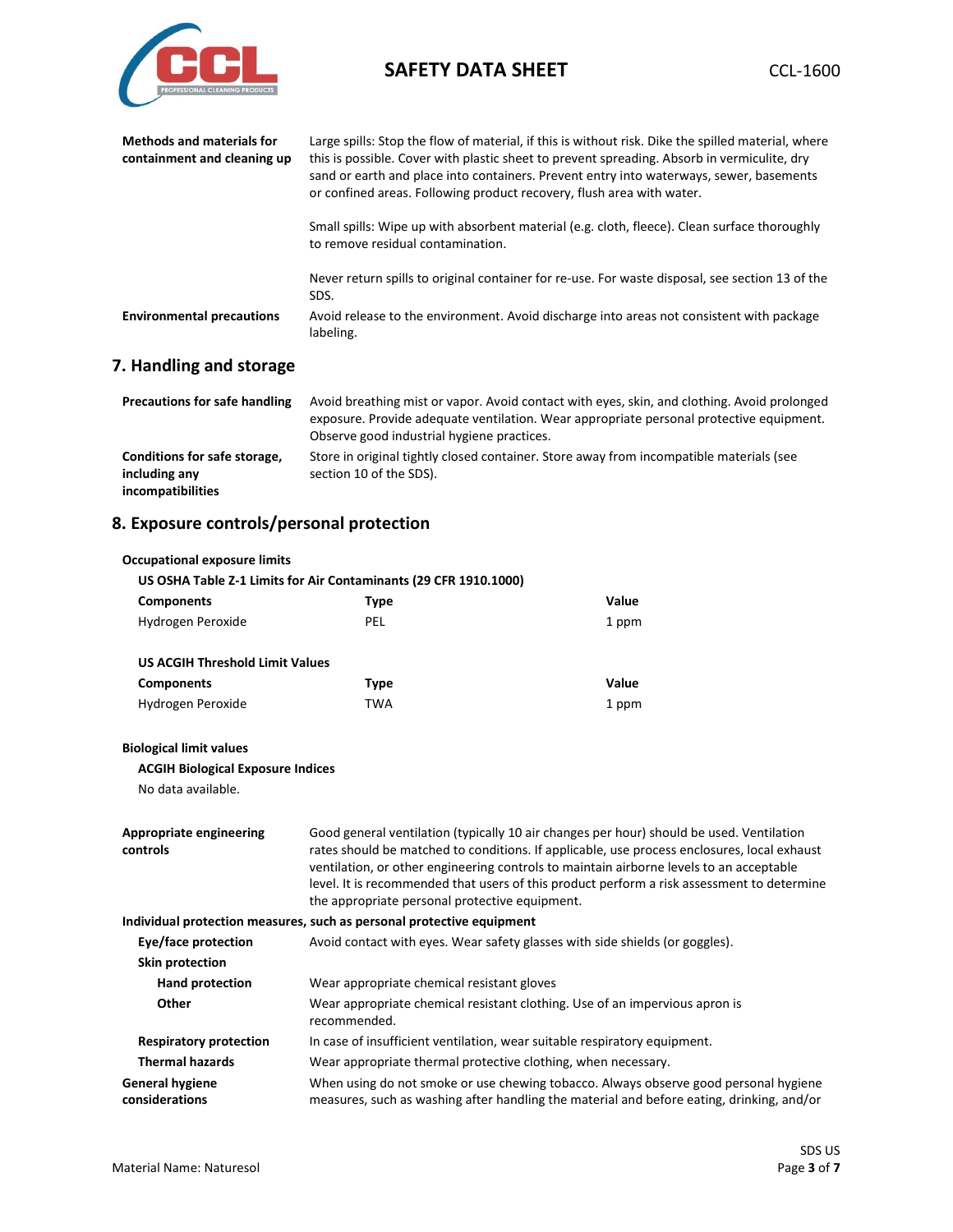

smoking. Routinely wash work clothing and protective equipment to remove contaminants. Contaminated work clothing should not be allowed out of the workplace.

# **9. Physical and chemical properties**

| Appearance                       |                        |
|----------------------------------|------------------------|
| <b>Physical State</b>            | Clear liquid.          |
| Color                            | Orange.                |
| Odor                             | Citrus.                |
| <b>Odor threshold</b>            | Not available.         |
| рH                               | $4.5 - 6$              |
| Melting/freezing point           | 23°F (-5°C) estimated. |
| Initial boiling point and        | >212°F (>100°C).       |
| boiling range                    |                        |
| <b>Flash point</b>               | >392°F (>200°C).       |
| <b>Evaporation rate</b>          | Not available.         |
| <b>Flammability</b>              | Not available.         |
| <b>Flammability Limits</b>       |                        |
| Upper                            | Not available.         |
| Lower                            | Not available.         |
| Vapor pressure                   | Not available.         |
| Vapor density                    | Not available.         |
| Specific gravity (water=1)       | 1.01                   |
| Solubility in water              | Complete.              |
| <b>Partition coefficient</b>     | Not available.         |
| (n-octanol/water)                |                        |
| <b>Auto-ignition temperature</b> | Not available.         |
| <b>Decomposition temperature</b> | Not available.         |
| <b>Viscosity</b>                 | Not available.         |

## **10. Stability and reactivity**

| Reactivity                                   | This product is stable and non-reactive under normal conditions of use.                                                                    |
|----------------------------------------------|--------------------------------------------------------------------------------------------------------------------------------------------|
| <b>Chemical stability</b>                    | Material is stable under normal conditions. Store in a cool dark place.                                                                    |
| <b>Possibility of hazardous</b><br>reactions | Hazardous polymerization does not occur.                                                                                                   |
| <b>Conditions to avoid</b>                   | Material decomposes with the potential to produce a rupture of unvented closed<br>containers. Avoid storing in excessive heat or sunlight. |
| Incompatible materials                       | Metals, organic materials, strong reducing agents, strong bases.                                                                           |
| <b>Hazardous decomposition</b><br>products   | No hazardous decomposition products occur. Oxygen can be liberated at temperatures<br>above ambient.                                       |

## **11. Toxicological information**

| Information on likely routes<br>of exposure |                                                          |
|---------------------------------------------|----------------------------------------------------------|
| <b>Ingestion</b>                            | Do not ingest. May be harmful if swallowed.              |
| <b>Inhalation</b>                           | Do not inhale. May irritate the upper respiratory tract. |
| <b>Skin contact</b>                         | Can cause severe skin burns.                             |
| Eye contact                                 | Can cause serious eye damage.                            |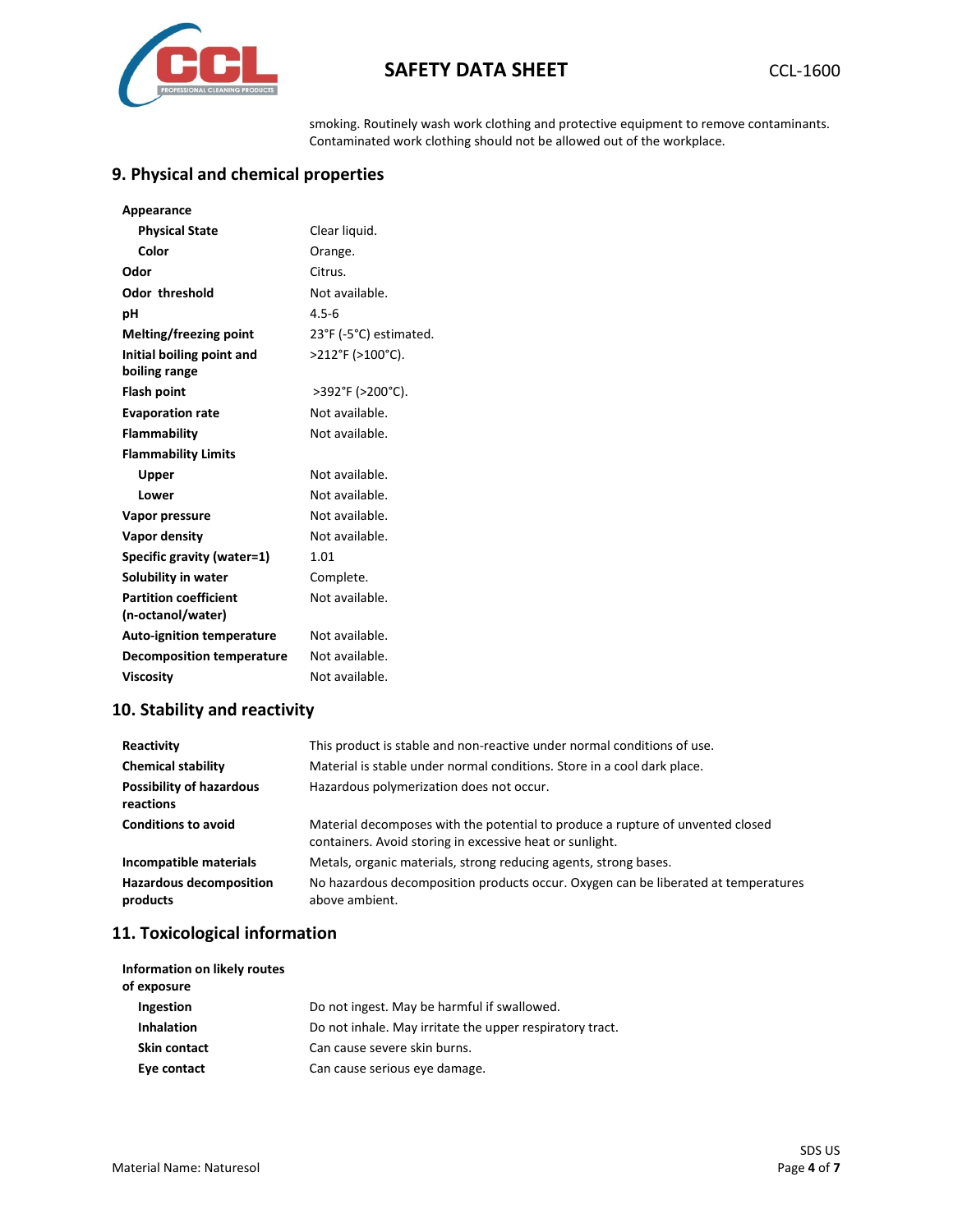

**Symptoms related to the physical, chemical and toxicological characteristics** Severe skin burns, serious eye damage. Can temporarily turn skin white with prolonged contact.

**Acute toxicity** Expected to have low toxicity to humans.

| Product                                               | <b>Route and Species</b>                                                                                            | $LD_{50}$             |
|-------------------------------------------------------|---------------------------------------------------------------------------------------------------------------------|-----------------------|
| Naturesol (CAS mixture)                               |                                                                                                                     |                       |
| Acute                                                 | Oral, rat                                                                                                           | 5072 mg/kg estimated. |
|                                                       | *Estimates for product may be based on additional component data not                                                |                       |
| shown                                                 |                                                                                                                     |                       |
|                                                       |                                                                                                                     |                       |
| Skin corrosion/irritation                             | Can cause severe skin burns.                                                                                        |                       |
| Serious eye damage/<br>irritation                     | Can cause serious eye damage.                                                                                       |                       |
| <b>Respiratory sensitization</b>                      | Not considered a respiratory sensitizer.                                                                            |                       |
| <b>Skin sensitization</b>                             | Not considered a skin sensitizer.                                                                                   |                       |
| <b>Germ cell mutagenicity</b>                         | No data available to indicate product or any components present at greater than 0.1% are<br>mutagenic or genotoxic. |                       |
| Carcinogenicity                                       | Not considered a carcinogen.                                                                                        |                       |
|                                                       | OSHA Specifically Regulated Substances (29 CFR 1910.1001-1050)                                                      |                       |
| Not Listed.                                           |                                                                                                                     |                       |
| <b>Reproductive toxicity</b>                          | No data available.                                                                                                  |                       |
| Specific target organ toxicity<br>- single exposure   | May irritate the upper respiratory tract with prolonged inhalation.                                                 |                       |
| Specific target organ toxicity<br>- repeated exposure | No data available.                                                                                                  |                       |
| <b>Aspiration hazard</b>                              | No data available.                                                                                                  |                       |

# **12. Ecological information**

| <b>Ecotoxicity</b>                      |                                                                                                                                                                                                                                                                                                                                                                                                                       |                                |
|-----------------------------------------|-----------------------------------------------------------------------------------------------------------------------------------------------------------------------------------------------------------------------------------------------------------------------------------------------------------------------------------------------------------------------------------------------------------------------|--------------------------------|
| Product                                 | <b>Species</b>                                                                                                                                                                                                                                                                                                                                                                                                        | <b>Test Results</b>            |
| Naturesol (CAS mixture)                 |                                                                                                                                                                                                                                                                                                                                                                                                                       |                                |
| Aquatic                                 |                                                                                                                                                                                                                                                                                                                                                                                                                       |                                |
| Crustacea                               | Daphnia magna                                                                                                                                                                                                                                                                                                                                                                                                         | $EC_{50}$ = 25 mg/L estimated. |
| Fish                                    | $LD_{50} = 60$ mg/L estimated.<br>Fathead minnow                                                                                                                                                                                                                                                                                                                                                                      |                                |
|                                         | *Estimates for product may be based on additional component data not                                                                                                                                                                                                                                                                                                                                                  |                                |
| shown                                   |                                                                                                                                                                                                                                                                                                                                                                                                                       |                                |
| <b>Persistence and</b><br>degradability | Hydrogen peroxide in the aquatic environment is subject to various reduction or oxidation<br>processes and decomposes into water and oxygen. Hydrogen peroxide half-life in<br>freshwater ranges from 8 hours to 20 days, in air from 10 to 20 hours, and in soils from<br>minutes to hours depending upon microbiological activity and metal contamination.<br>Alcohol ethoxylate: considered readily biodegradable. |                                |
| <b>Bioaccumulative potential</b>        | Expected to be low, will likely degrade before accumulation can occur.                                                                                                                                                                                                                                                                                                                                                |                                |
| Mobility in soil                        | Will likely be mobile in the environment but will degrade over time.                                                                                                                                                                                                                                                                                                                                                  |                                |
| Other adverse effects                   | None.                                                                                                                                                                                                                                                                                                                                                                                                                 |                                |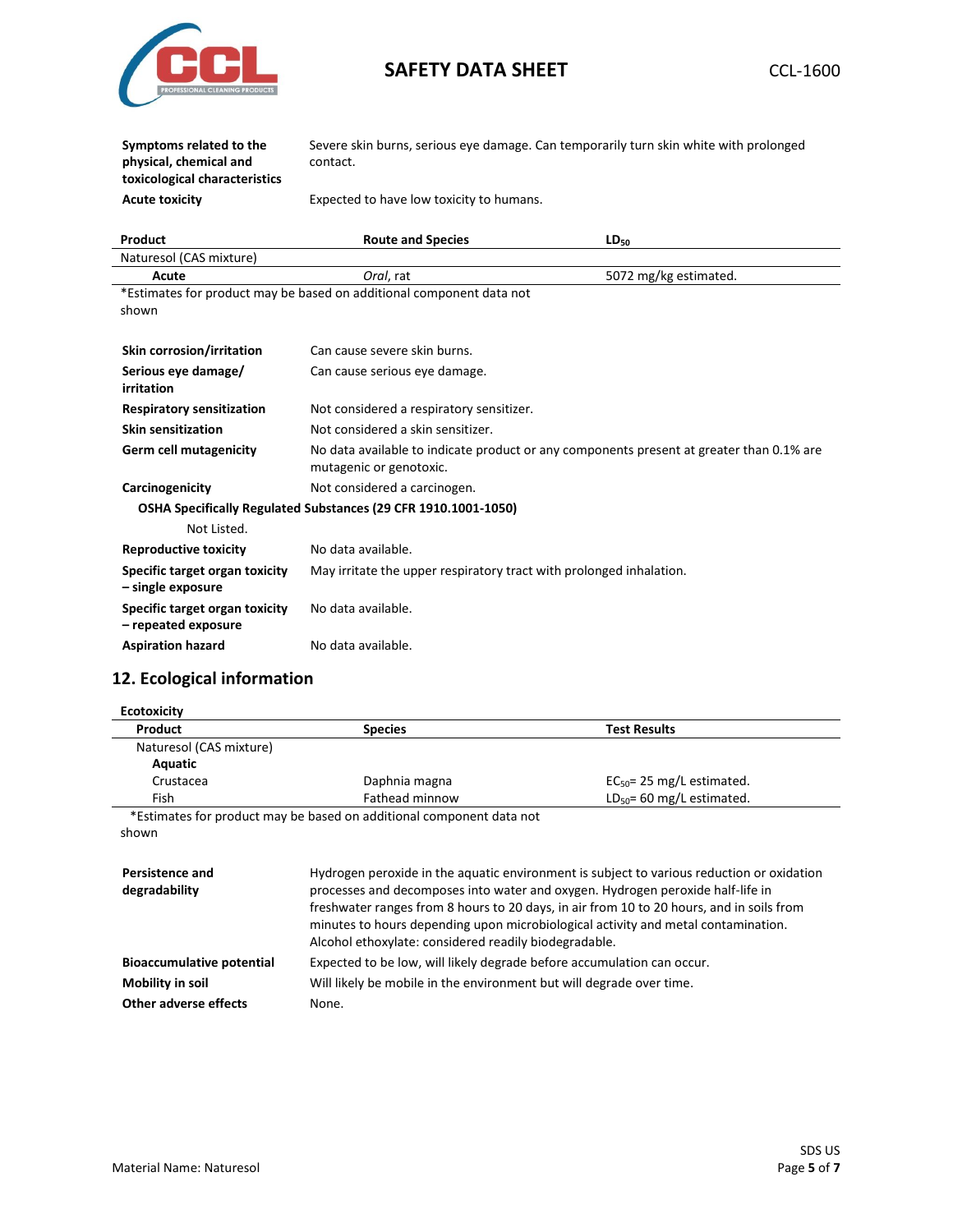

#### **13. Disposal considerations**

| <b>Disposal instructions</b>          | Collect and reclaim or dispose in sealed containers at licensed waste disposal site. Dispose<br>of contents/container in accordance with local/regional/national/international regulations.                             |
|---------------------------------------|-------------------------------------------------------------------------------------------------------------------------------------------------------------------------------------------------------------------------|
|                                       | Dispose in accordance with all applicable regulations.                                                                                                                                                                  |
| Local disposal regulations            |                                                                                                                                                                                                                         |
| Hazardous waste code                  | The waste code should be assigned in discussion between the user, the producer and the<br>waste disposal company.                                                                                                       |
| Waste from residues/unused<br>product | Dispose of in accordance with local regulations. Empty containers or liners may retain some<br>product residues. This material and its container must be disposed of in a safe manner.<br>(see: Disposal instructions). |
| <b>Contaminated packaging</b>         | Empty containers should be taken to an approved waste handling site for recycling or<br>disposal. Since emptied containers may contain product residue, follow label warnings<br>even after container is emptied.       |

#### **14. Transport information**

#### **DOT**

Not regulated as dangerous goods.

#### **TDG** Not regulated as dangerous goods.

**IATA**

Not regulated as dangerous goods.

#### **IMDG**

Not regulated as dangerous goods.

#### **15. Regulatory information**

| <b>US federal regulations</b>                 |  |
|-----------------------------------------------|--|
| <b>SARA 302 Extremely hazardous substance</b> |  |
| Not listed.                                   |  |
| SARA 304 Emergency release notification       |  |
| Not listed.                                   |  |
| <b>SARA 311/312 Hazard Categories</b>         |  |
| Immediate Hazard - Yes                        |  |
| Delayed Hazard – No                           |  |
| Fire Hazard - No                              |  |
| Pressure Hazard - No                          |  |
| Reactivity Hazard - No                        |  |

## **SARA 313 (TRI reporting)**

Not listed.

# **16. Other information, including date of preparation or last revision**

| Issue date           | 10/31/2018 |
|----------------------|------------|
| <b>Revision date</b> | ΝA         |